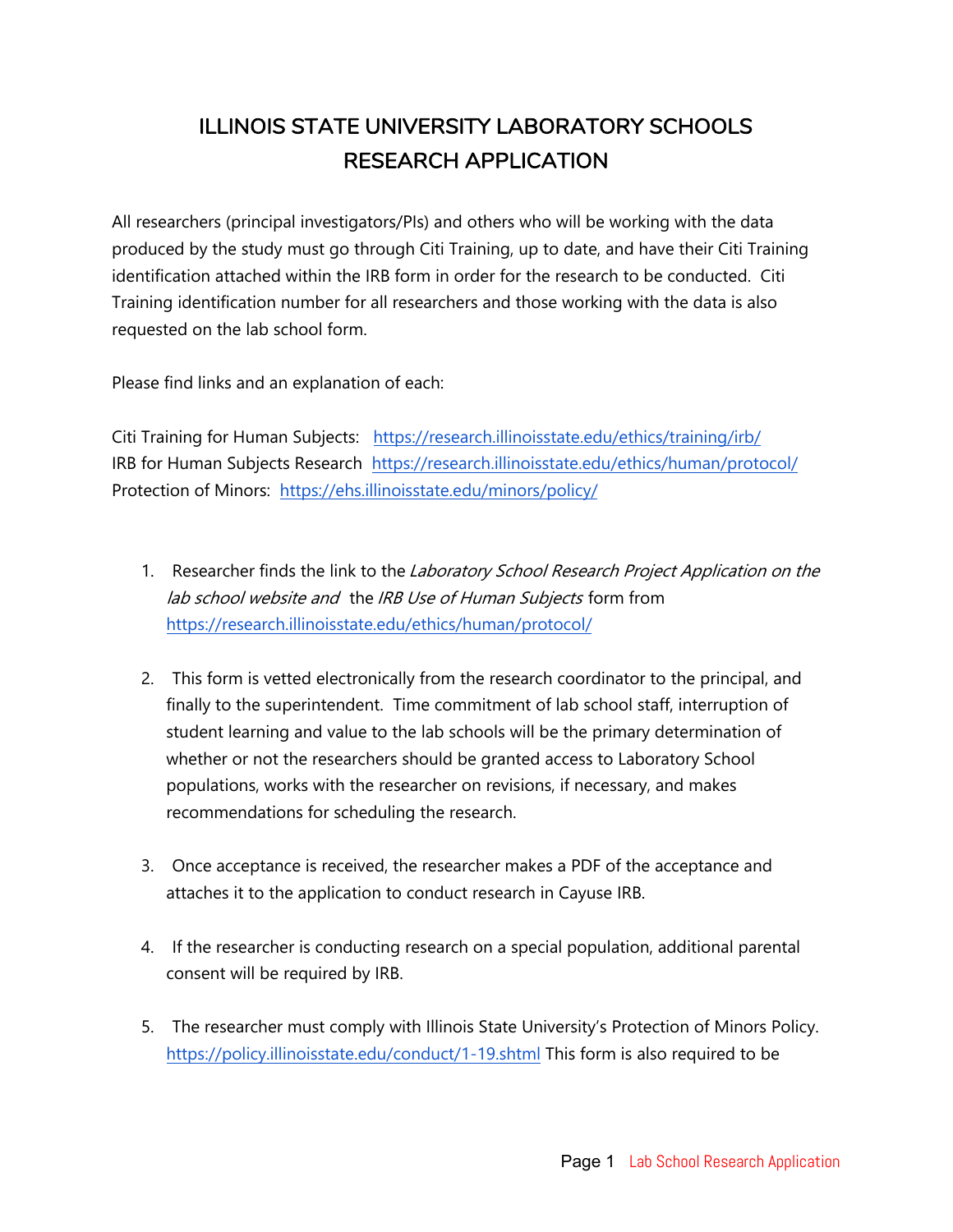attached in Cayuse IRB. For more information and to register, see https://ehs.illinoisstate.edu/minors/registration/

- 6. After IRB approval, the researcher submits a PDF of the IRB approval to the research coordinator, Amanda Stalets. astalet@ilstu.edu
- 7. The research coordinator acknowledges receipt of IRB approval and authorizes research to begin.
- 8. Researcher may now begin collecting data.
- 9. Researcher may be required to share findings with faculty, if applicable.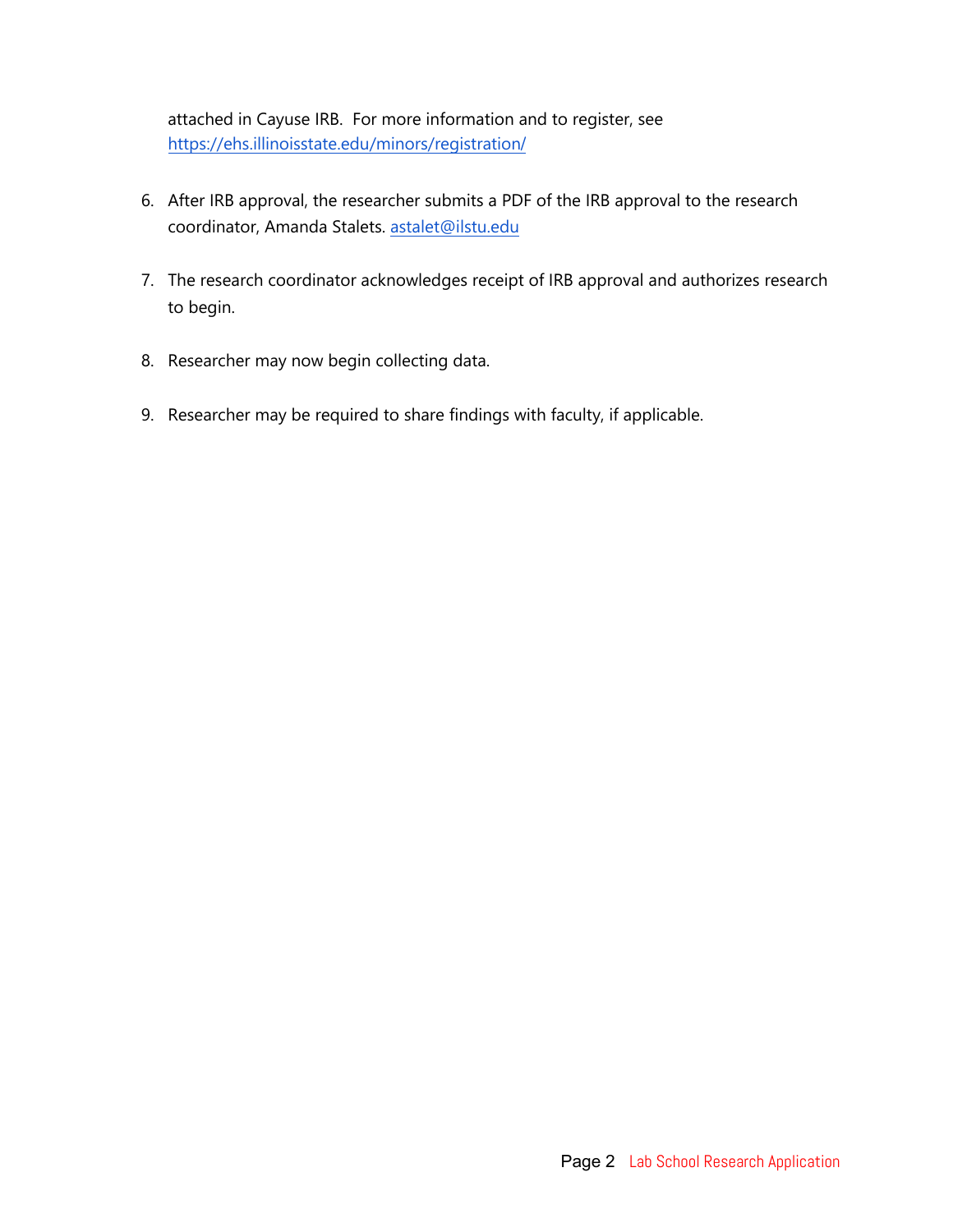## ILLINOIS STATE UNIVERSITY LABORATORY SCHOOLS RESEARCH APPLICATION

\_\_\_\_\_\_\_\_\_\_\_\_\_\_\_\_\_\_\_\_\_\_\_\_\_\_\_\_\_\_\_\_\_\_\_\_\_\_\_\_\_\_\_\_\_\_\_\_\_\_\_\_\_\_\_\_\_\_\_\_\_\_\_\_\_\_\_\_\_\_\_\_\_\_\_\_\_\_\_\_\_\_\_\_\_

\_\_\_\_\_\_\_\_\_\_\_\_\_\_\_\_\_\_\_\_\_\_\_\_\_\_\_\_\_\_\_\_\_\_\_\_\_\_\_\_\_\_\_\_\_\_\_\_\_\_\_\_\_\_\_\_\_\_\_\_\_\_\_\_\_\_\_\_\_\_\_\_\_\_\_\_\_\_\_\_\_\_\_\_\_

\_\_\_\_\_\_\_\_\_\_\_\_\_\_\_\_\_\_\_\_\_\_\_\_\_\_\_\_\_\_\_\_\_\_\_\_\_\_\_\_\_\_\_\_\_\_\_\_\_\_\_\_\_\_\_\_\_\_\_\_\_\_\_\_\_\_\_\_\_\_\_\_\_\_\_\_\_\_\_\_\_\_\_\_\_

#### PROJECT IDENTIFICATION

Title of Project:

Please provide evidence of a completed background check in accordance with Illinois State University's Protection of Minors Policy

Principal Investigators (if graduate student research, PI is the faculty member overseeing the research, Co-PI is the graduate student):

| Name   |                                                                                     | Dept.                                                 |  |
|--------|-------------------------------------------------------------------------------------|-------------------------------------------------------|--|
| Phone  | E-mail                                                                              | Citi Training #                                       |  |
| ⊔<br>⊔ | Please check. I am a<br>Lab school employee<br>ISU employee<br>ISU graduate student | External to Lab Schools and Illinois State University |  |
| Name   |                                                                                     | Dept.                                                 |  |
| Phone  | E-mail                                                                              | Citi Training #                                       |  |
|        | Please check. I am a<br>Lab school employee<br>ISU employee<br>ISU graduate student | External to Lab Schools and Illinois State University |  |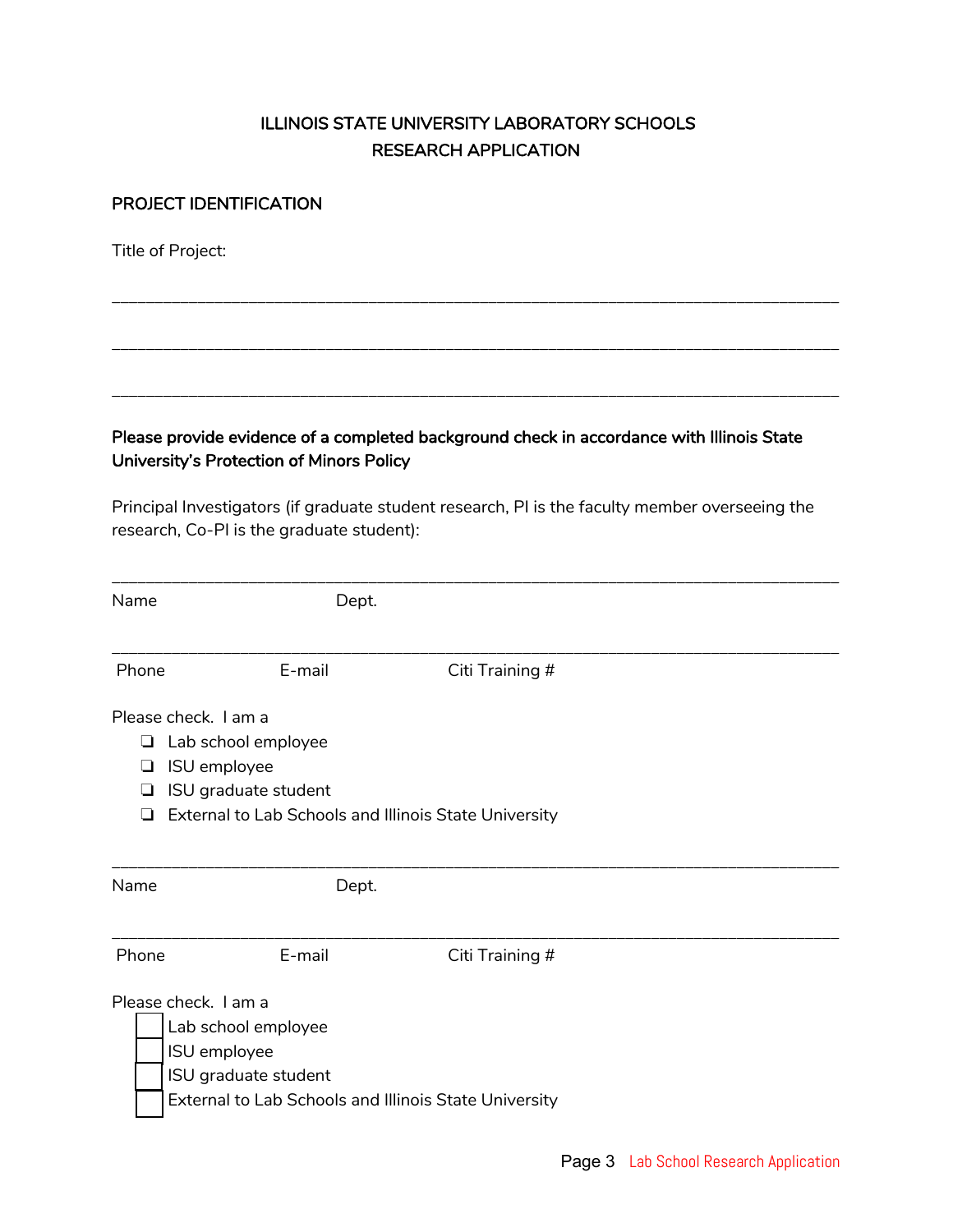### TIME PROJECTIONS

Anticipated start date:

Anticipated completion date:

DESCRIPTION OF LABORATORY SCHOOL PERSONNEL INVOLVEMENT: participants in study (not PI) and names where applicable:

\_\_\_\_\_\_\_\_\_\_\_\_\_\_\_\_\_\_\_\_\_\_\_\_\_\_\_\_\_\_\_\_\_\_\_\_\_\_\_\_\_\_\_\_\_\_\_\_\_\_\_\_\_\_\_\_\_\_\_\_\_\_\_\_\_\_\_\_\_\_\_\_\_\_\_\_\_\_\_\_\_\_\_\_\_

\_\_\_\_\_\_\_\_\_\_\_\_\_\_\_\_\_\_\_\_\_\_\_\_\_\_\_\_\_\_\_\_\_\_\_\_\_\_\_\_\_\_\_\_\_\_\_\_\_\_\_\_\_\_\_\_\_\_\_\_\_\_\_\_\_\_\_\_\_\_\_\_\_\_\_\_\_\_\_\_\_\_\_\_\_

Have you spoken with the staff persons involved or the classroom teacher involved regarding this study? Yes / No

\_\_\_\_\_\_\_\_\_\_\_\_\_\_\_\_\_\_\_\_\_\_\_\_\_\_\_\_\_\_\_\_\_\_\_\_\_\_\_\_\_\_\_\_\_\_\_\_\_\_\_\_\_\_\_\_\_\_\_\_\_\_\_\_\_\_\_\_\_\_\_\_\_\_\_\_\_\_\_\_\_\_\_\_\_

\_\_\_\_\_\_\_\_\_\_\_\_\_\_\_\_\_\_\_\_\_\_\_\_\_\_\_\_\_\_\_\_\_\_\_\_\_\_\_\_\_\_\_\_\_\_\_\_\_\_\_\_\_\_\_\_\_\_\_\_\_\_\_\_\_\_\_\_\_\_\_\_\_\_\_\_\_\_\_\_\_\_\_\_\_

\_\_\_\_\_\_\_\_\_\_\_\_\_\_\_\_\_\_\_\_\_\_\_\_\_\_\_\_\_\_\_\_\_\_\_\_\_\_\_\_\_\_\_\_\_\_\_\_\_\_\_\_\_\_\_\_\_\_\_\_\_\_\_\_\_\_\_\_\_\_\_\_\_\_\_\_\_\_\_\_\_\_\_\_\_

\_\_\_\_\_\_\_\_\_\_\_\_\_\_\_\_\_\_\_\_\_\_\_\_\_\_\_\_\_\_\_\_\_\_\_\_\_\_\_\_\_\_\_\_\_\_\_\_\_\_\_\_\_\_\_\_\_\_\_\_\_\_\_\_\_\_\_\_\_\_\_\_\_\_\_\_\_\_\_\_\_\_\_\_\_

Number and grade level of pupils:

Unique characteristics of requested subjects: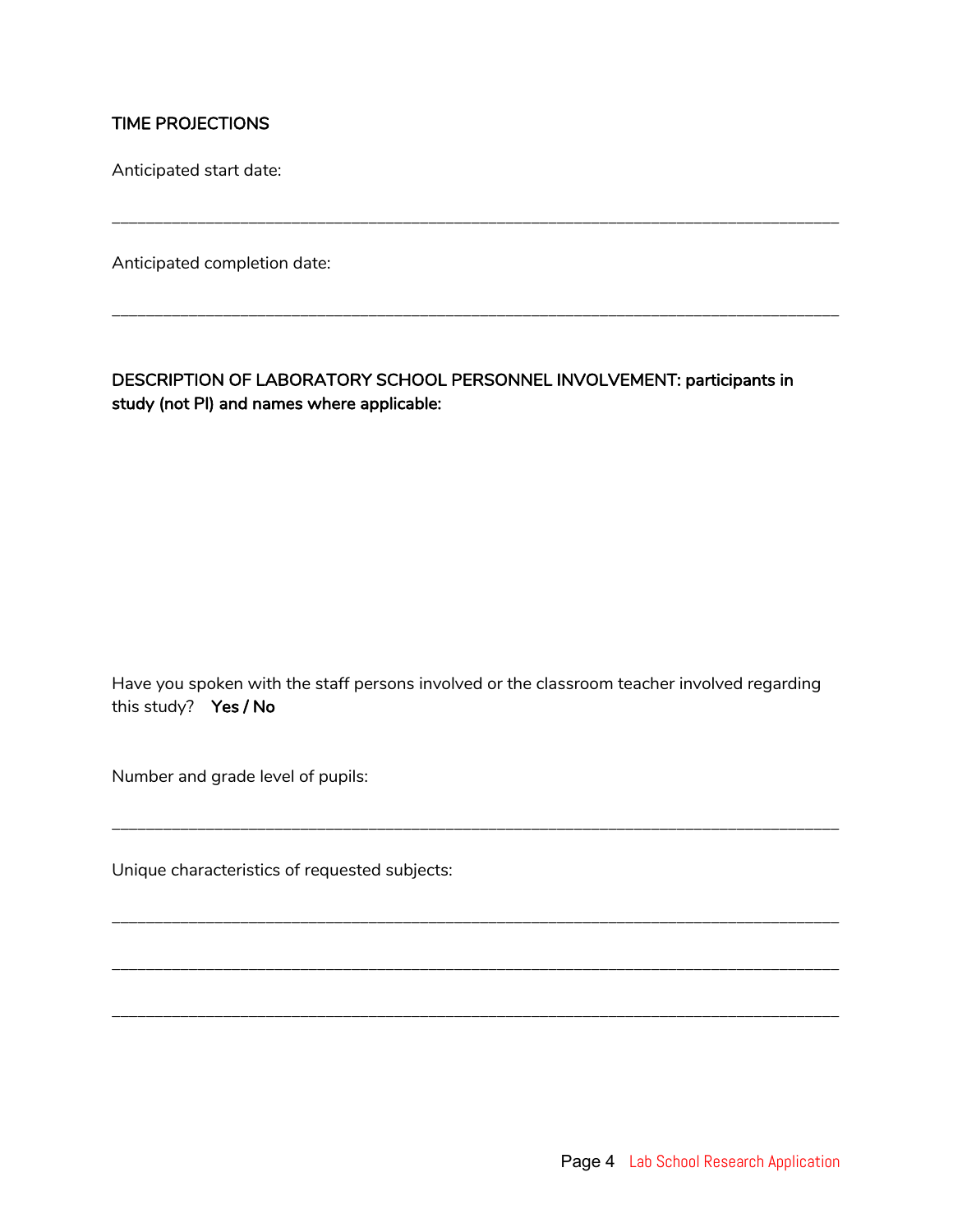| Will the subjects be studied as individuals or in groups? |  |  |
|-----------------------------------------------------------|--|--|
|                                                           |  |  |

| Time needed per session: __________ Number of sessions: __________ Total minutes: ______ |  |
|------------------------------------------------------------------------------------------|--|
| Will you request access to any data in the student files? Yes _________ No _________     |  |
| If "Yes," please list the specific information needed:                                   |  |
| Will persons other than pupils be used? Yes __________ No _______                        |  |
| If "Yes," please indicate who and how. Please explain:                                   |  |
|                                                                                          |  |
| <b>LABORATORY SCHOOL FACILITIES INVOLVEMENT</b>                                          |  |
| Building(s) and Rooms(s):                                                                |  |
| Equipment:                                                                               |  |
|                                                                                          |  |
| Materials:                                                                               |  |
|                                                                                          |  |
| (Equipment and materials are the responsibility of the researchers.)                     |  |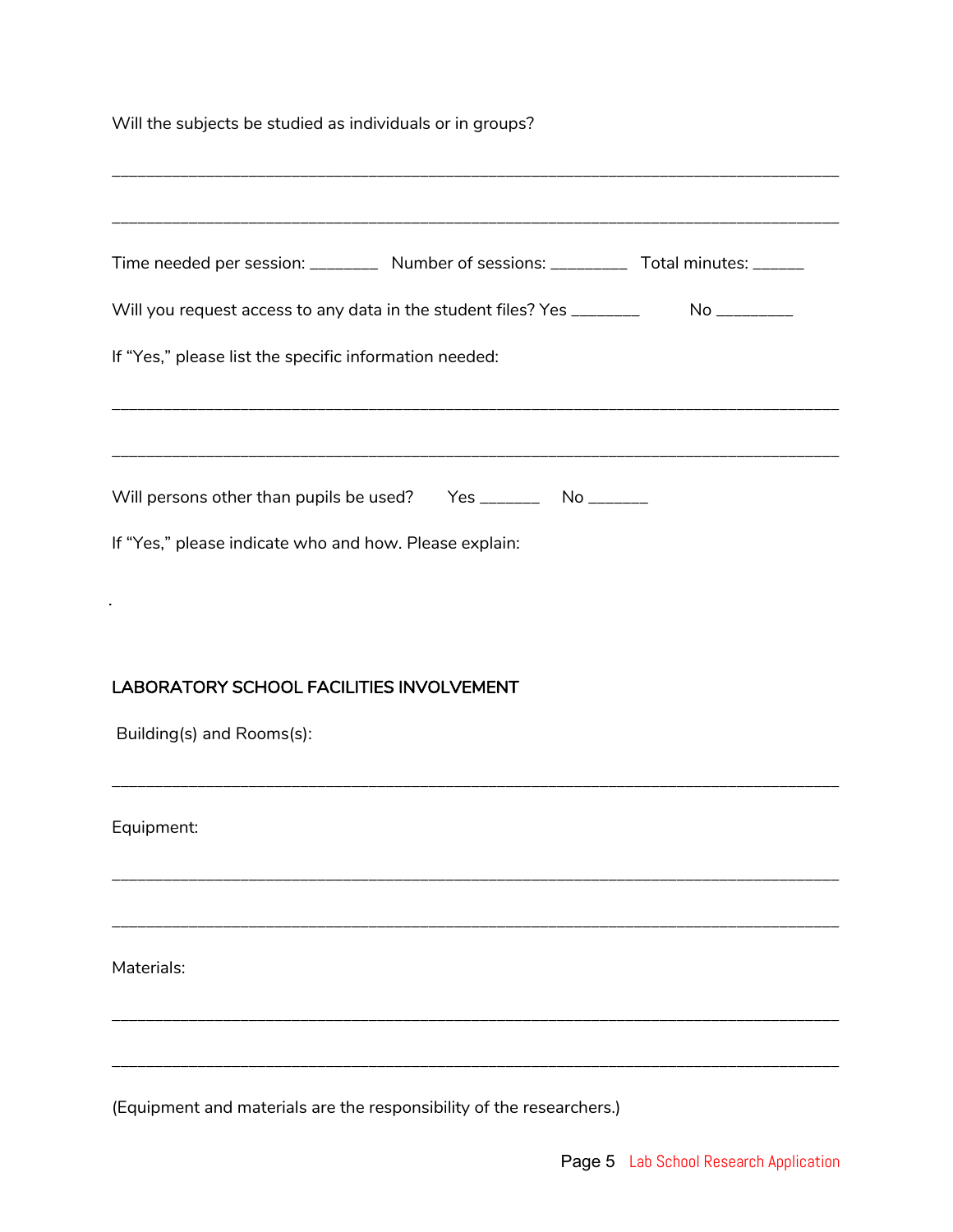#### Conditions of Approval

As a condition of approval to conduct research, researchers may be required to provide information which can benefit educational practice in the Laboratory Schools. Therefore, if requested, the researcher agrees to provide one of the following: (1) A briefing to the teachers and staff on the results of the research; (2) A workshop or seminar related to the research results that could help improve instruction; and (3) A final report. The researcher will consult with the superintendent and principal at the conclusion of the research to determine the feedback format most preferred by the school faculty.

I agree to acknowledge the Laboratory Schools (Metcalf or University High School) as the site of this research in publications and/or presentations and provide a copy of published or presented material to the building principals.

I understand that my proposed timeline and proposal may need to be altered to coordinate with the needs of the lab school students.

I agree to keep strictly confidential all laboratory school student records to which I may have access. I further stipulate that any report of my results will be written so that the individual student data are not identifiable.

I acknowledge that failure to comply with these guidelines may result in the loss of research privileges in the Laboratory Schools.

--------------------------------------------------------------------------------------------------

By submitting this form, researchers acknowledge they have read the Conditions of Approval and they agree to follow the research plan as stated on this form.

\_\_\_\_\_\_\_\_\_\_\_\_\_\_\_\_\_\_\_\_\_\_\_\_\_\_\_\_\_\_\_\_\_\_\_\_\_\_\_\_\_\_\_\_\_\_\_\_\_\_\_\_\_\_\_\_\_\_\_\_\_\_\_\_\_\_\_\_\_\_\_\_\_\_\_\_\_\_\_\_\_\_\_\_

Signature of Researcher:

Signature of Researcher: